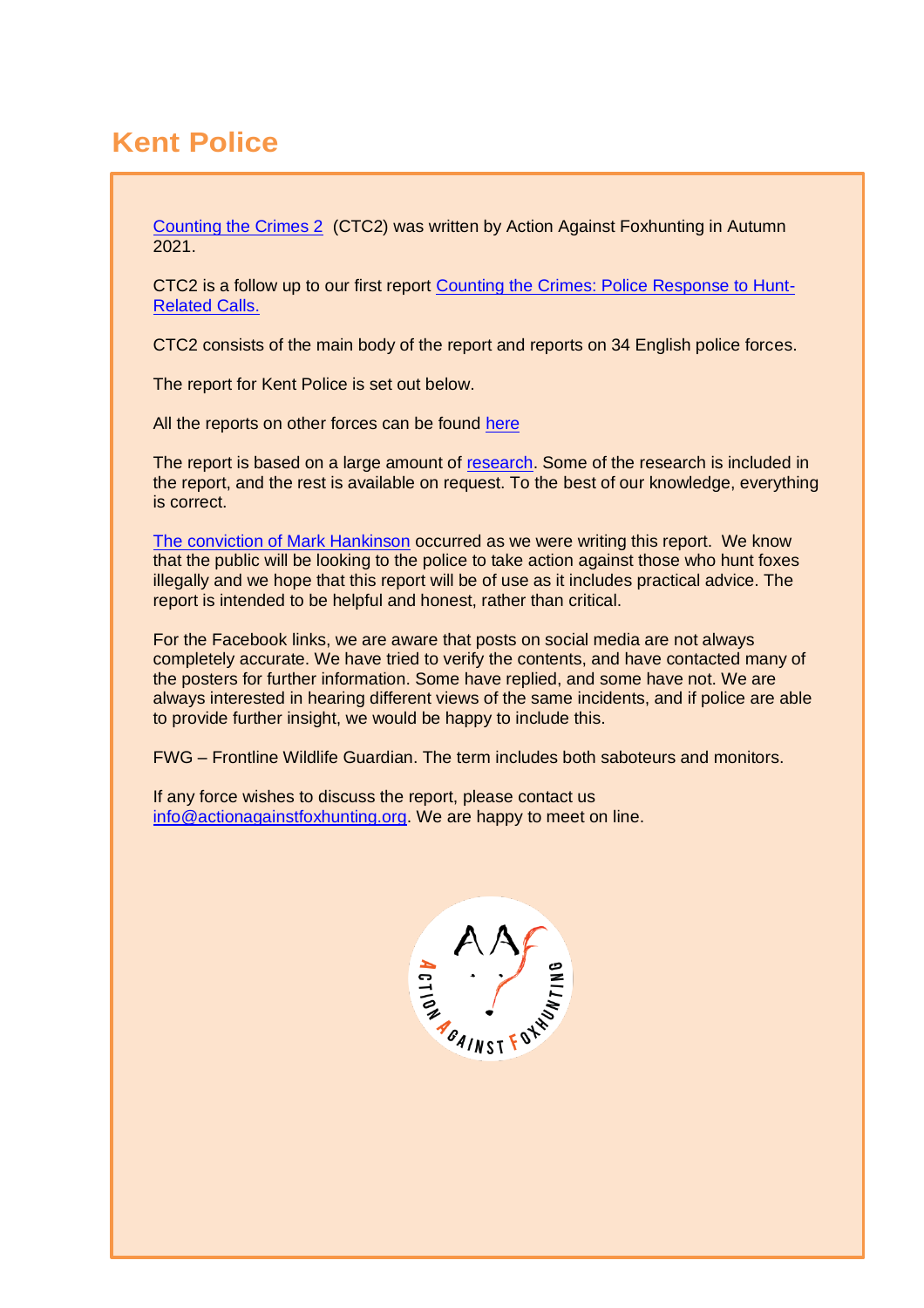# **How did the force respond to CTC? You can select multiple options.**

- ✓ One email
- Exchange of emails
- Meeting
- No response at all

# **For email response - was the response detailed?**

- ✓ Yes
- No

# **How useful was the response?**

|  | $1\quad 2\quad 3\quad 4\quad 5$ |  |
|--|---------------------------------|--|
|  | $ \sqrt{2}$ $ -$                |  |

# **Why have you given this rating?**

Reasonably detailed. However, no specific suggestion of hoped-for improvement.

# **Were there follow up emails and did the force reply?**

- Yes
- ✓ No

**How willing was this force to take on board what we said?**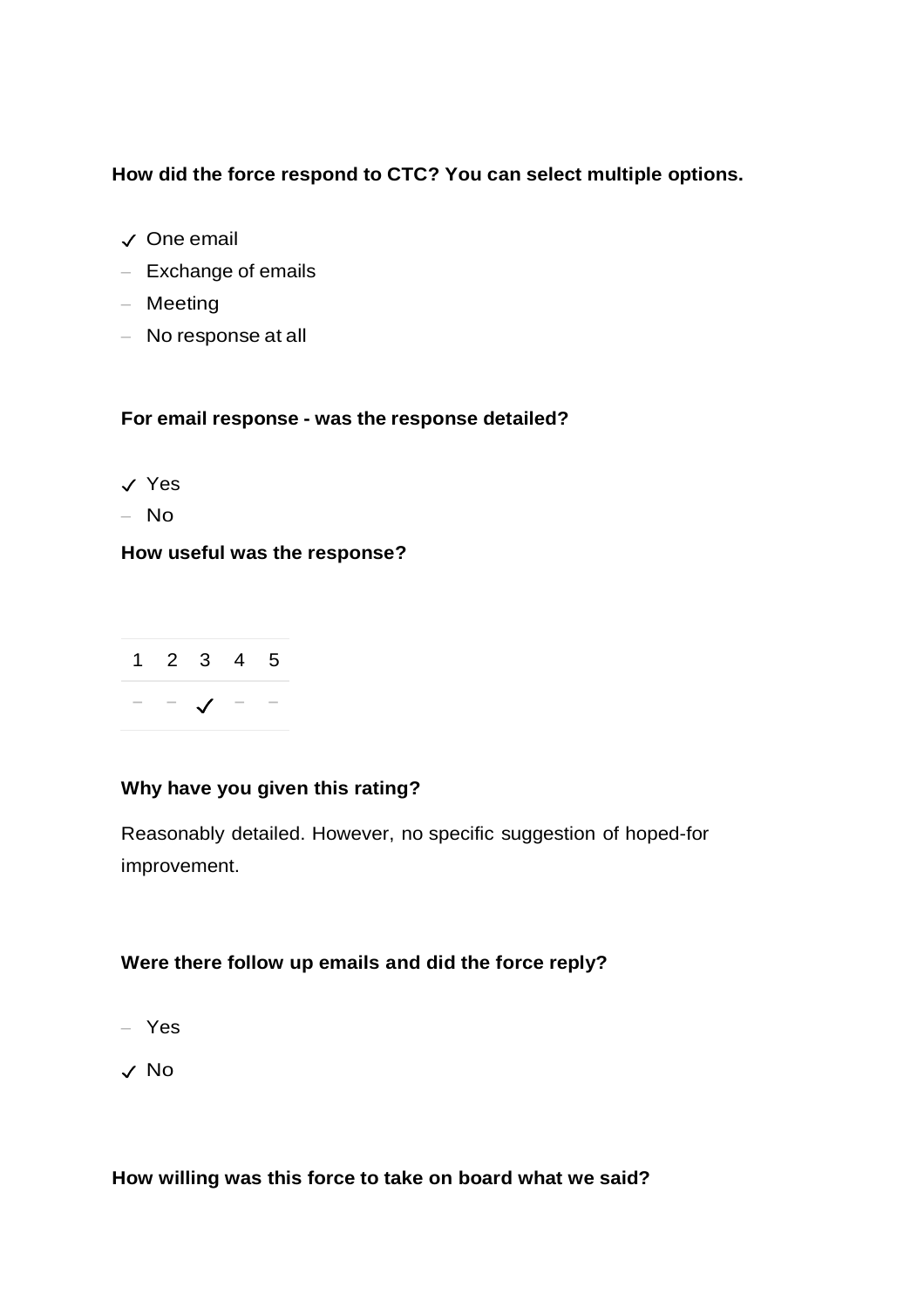| $1\quad 2\quad 3\quad 4\quad 5$ |  |  |
|---------------------------------|--|--|
| $ \sqrt{}$ $  \sqrt{}$          |  |  |

# **Why have you given this response?**

The force appears satisfied with its response to hunting incidents. The FWGs think that Kent Police are unwilling to challenge the hunts - maybe because they "don't have the spine".

# **Has this force taken any actual steps to improve their relationship with FWGs**

- Yes
- No
- ✓ The force meets with Martin Sims. They don't seem to meet with anybody else.

# **What steps have they taken?**

The force would "welcome further local engagement". AAF is always willing to talk.

# **Does this force have an aide memoire or any guide to policing illegal hunting?**

– Yes

✓ No

# **Why have you given this response?**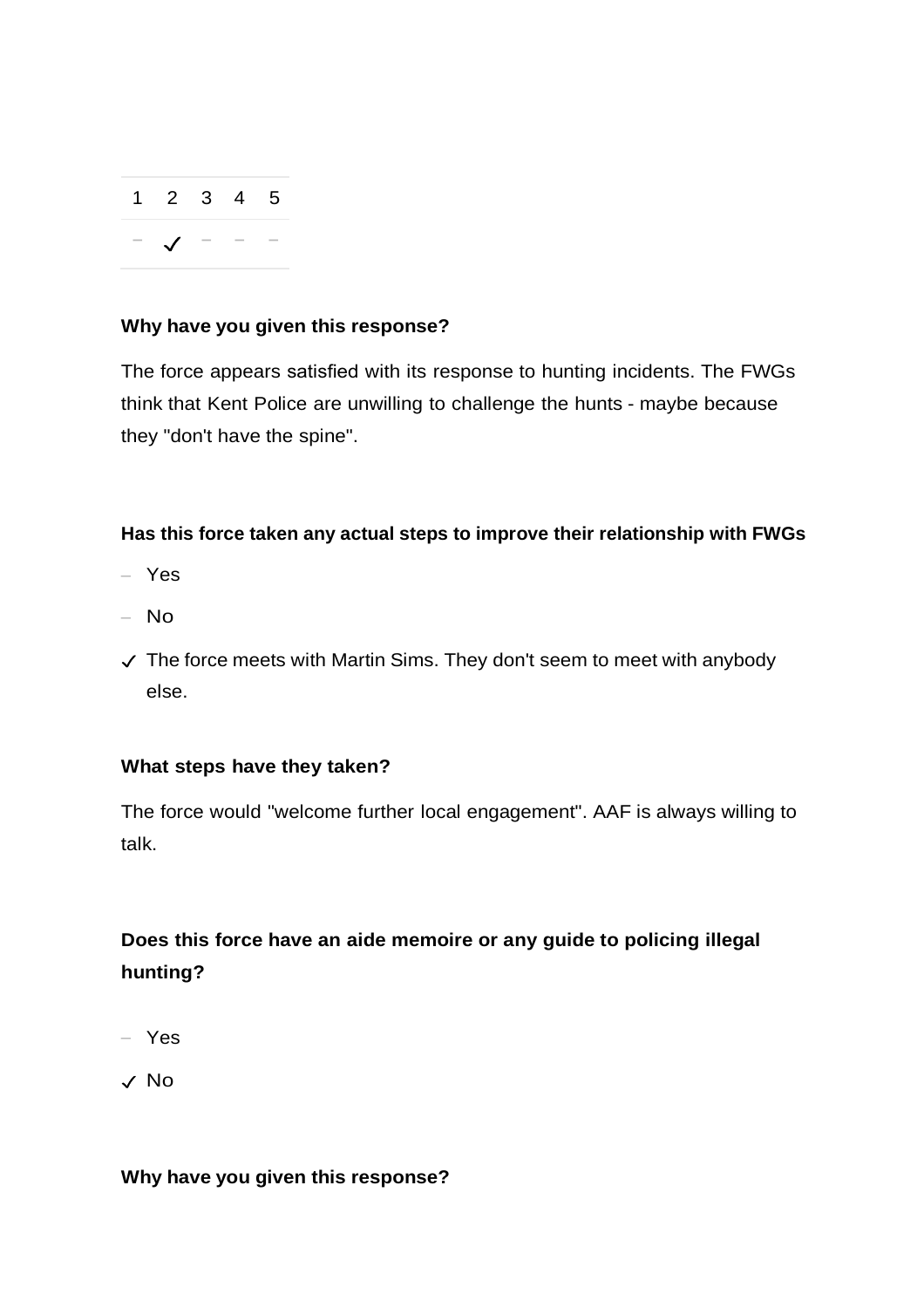They use the NPCC guidance.

# **How well trained are the police in this force?**



#### **Why have you given this response?**

All 15 officers in the Rural Task Force are WCO trained. But this is a very large force (3874 officers) so the proportion of trained officers is smaller than others.

# **How do you rate this force's behaviour in the field with regard to illegal foxhunting and incidents involvingFWGs?**

- Always appear biased
- Usually appear biased
- Sometimes appear biased
- $\checkmark$  Rarely appear biased
- Never appear biased

#### **Why have you given this response?**

Generally receive relatively positive comments when their attendance is mentioned on hit reports

**Looking at the response to our FOI asking about police systems and organisation with regard to foxhunting, how do you rate their ability to take action on illegal foxhunting?**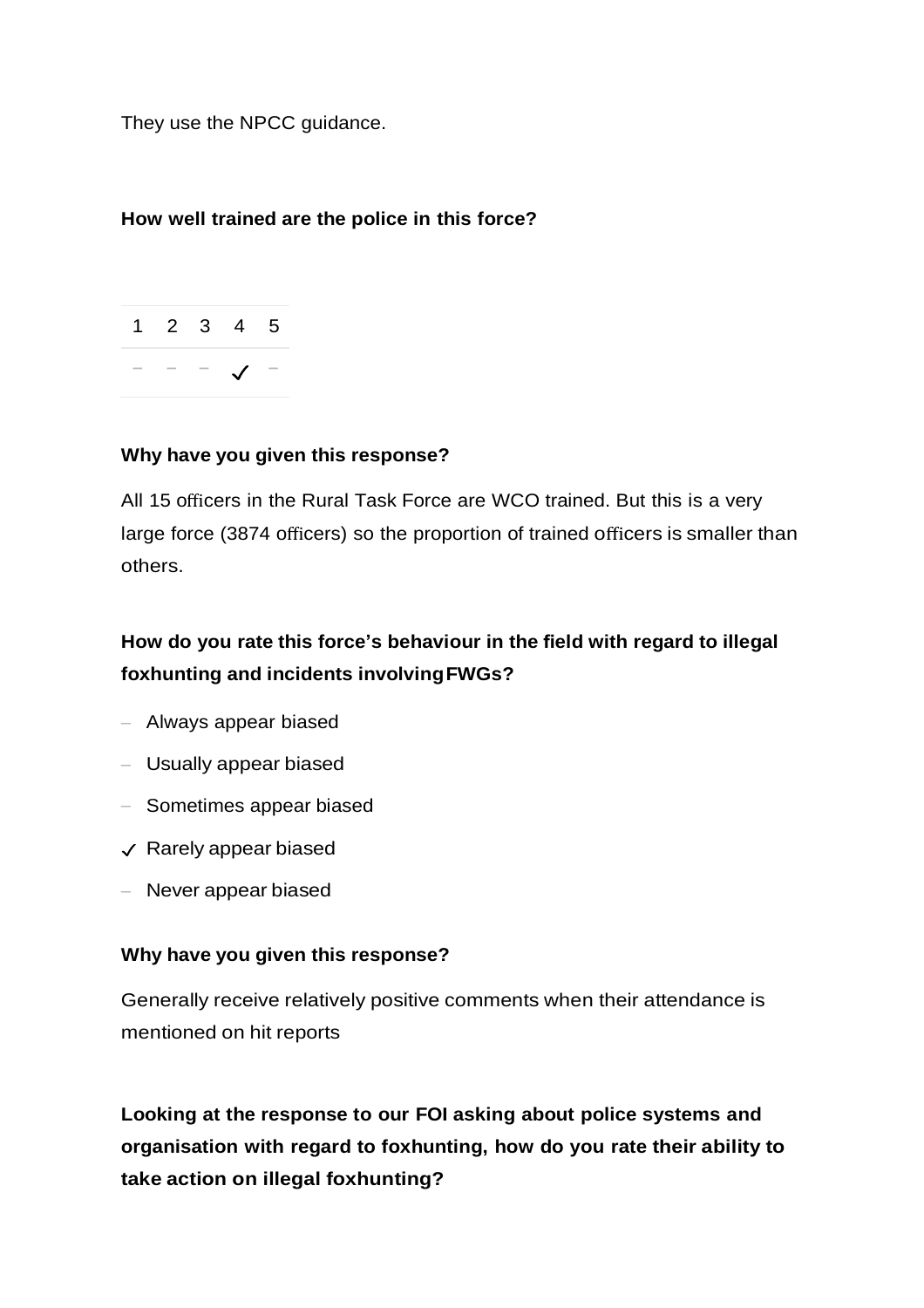

#### **Why have you given this rating?**

The Rural Task force investigates fox hunting offences. As they are all trained, this should mean that it is done properly. Training and communication with LACS is ongoing, reasonable relationship with FWGS - keen to improve this too

# **Do you think the force focuses too heavily on public order as opposed to dealing with illegal foxhunting?**

- Yes
- No
- ✓ Not particularly.

# **Why have you given this response?**

Based on FWG feedback, doesn't appear to be a major issue, they compare favourably with (for example) Sussex

#### **Overall, how do you rate this force?**

**Take into account willingness to engage with AAF, willingness to engage with FWGs, actions in the field etc.**

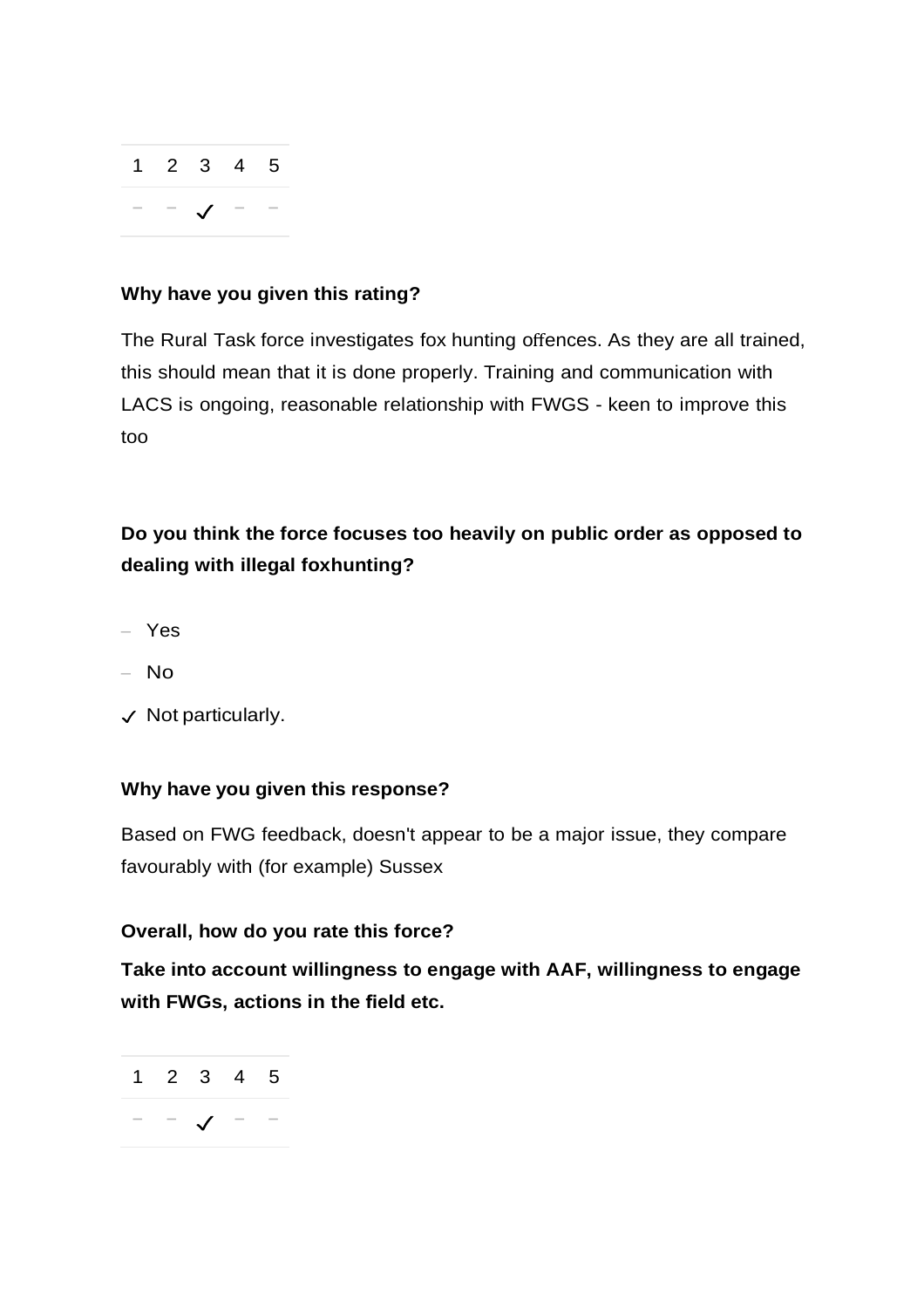# **Any other comments?**

There is room for improvement (greater engagement with FWGs) but this is recognised. We need to find out if we can help.

# **In the opinion of AAF, how can this police force improve?**

All officers would benefit from a much greater understanding of the issues surrounding illegal hunting and the motivations of FWGs. We have created three helpful documents:

[Practical Advice for All Officers](https://www.actionagainstfoxhunting.org/wp-content/uploads/2021/11/B-1411-Practical-Advice-for-all-Police-Forces.pdf) – this includes training advice [A Field Guide for Officers](https://www.actionagainstfoxhunting.org/wp-content/uploads/2021/11/A-1411-FIELD-GUIDE-ILLEGAL-FOXHUNTING.pdf) – to use if they are called to a hunt A Study - [Why sabs and monitors are not protesters.](https://www.actionagainstfoxhunting.org/wp-content/uploads/2021/11/A-1411-Why-sabs-and-monitors-arent-protesters.pdf) – an insight FWG organisations.

Regardless of the outcome of any court cases relating to the Hunting Office webinars which were exposed November 2020, what was stated in the recordings cannot be unsaid. The Hunting Office made it clear trail hunting IS fox hunting and there was much talk about ways to create a "smokescreen" to cover up illegal hunting. Disrespectful comments were made about the police. The Hunting Office represents all registered hunts in England and Wales therefore the discussions were relevant to all police forces. Kent Police should take this into account when policing hunts.

# **Hit and Media Reports mentioning Kent Police**

<https://www.facebook.com/westkenthuntsabs/posts/1200466023665594> 5/9/20 ESRM hunt waste Kent police's time.

<https://www.facebook.com/westkenthuntsabs/posts/1243657422679787>